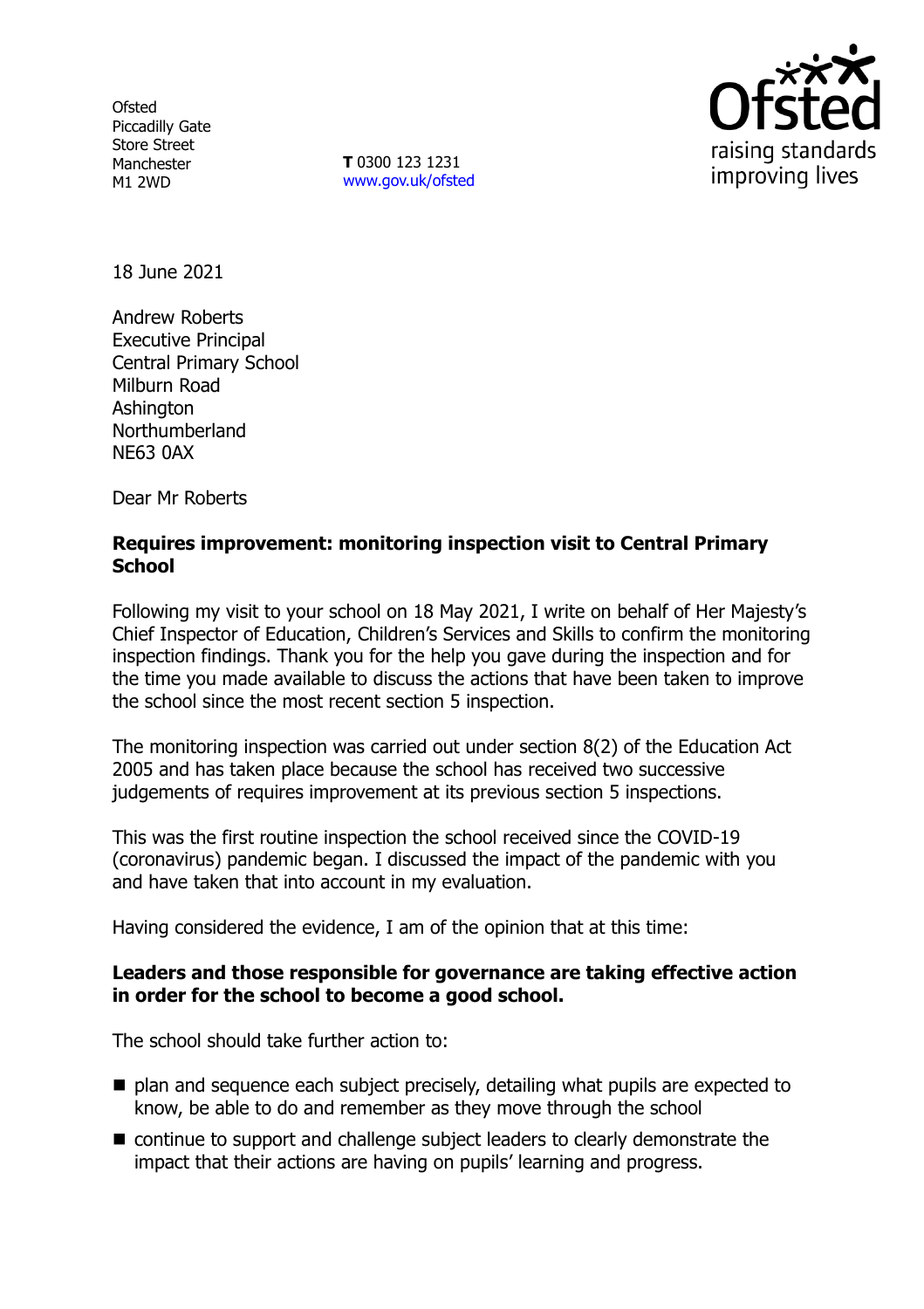

# **Context**

Since the previous inspection in October 2019, senior leaders have brought about stability in terms of staffing. Recruiting and retaining staff have proven difficult in the past. This frustrated leaders' ability to hone the quality of education and plan for the future. However, leaders are confident that the right people are now in place, sharing their ambition and vision for improvement.

Leaders' priorities have had to shift and change due to the disruption caused by COVID-19. As a result, the pace of improvement in some areas has slowed. Leaders' plans to refine the curriculum have been hampered. The manner in which leaders have been able to deliver and monitor their subjects has altered.

Some governors are new since the previous inspection. A new chair of governors has recently been appointed.

### **Main findings**

Leaders have high aspirations for pupils. They aim for pupils to be lifelong learners who are ambitious, happy and fulfilled. Relationships between staff and pupils are warm and respectful. Teachers take time to listen to pupils' dreams and hopes, talking with them about careers, pathways and life choices. Visitors are used to inspire pupils and excite their interests in a wide range of matters, from archery to opera. Such curriculum enrichment helps pupils to see the benefits of learning and prepares them well for later life.

Leaders understand the importance of strong home/school relationships for pupils' attendance, engagement and success. Where appropriate, parents are invited to embellish the curriculum by contributing their expert knowledge, for example about farming or gardening. One parent commented that, 'Communication is great'. Leaders also draw on the expertise of police, family support services and mental health teams to meet the needs of pupils and their families. Pupils with special educational needs and/or disabilities are identified promptly and given the help they need to succeed. Pupils' attendance is improving.

Pupils' personal, social, emotional and mental health development is a priority for leaders, particularly following the pandemic. Pupils have trusted adults in school with whom they can discuss any concerns. Topical issues, such as relationships and the changes in our lifestyles due to COVID-19, are discussed and debated. Staff value pupils' opinions.

Reading is high on everybody's agenda. Staff know that reading offers pupils a key to success across the curriculum and in later life. They share their favourite books and read to pupils every day. There are books aplenty, including online. Pupils read in class, in dens and in outdoor spaces as well as in the libraries on each school site.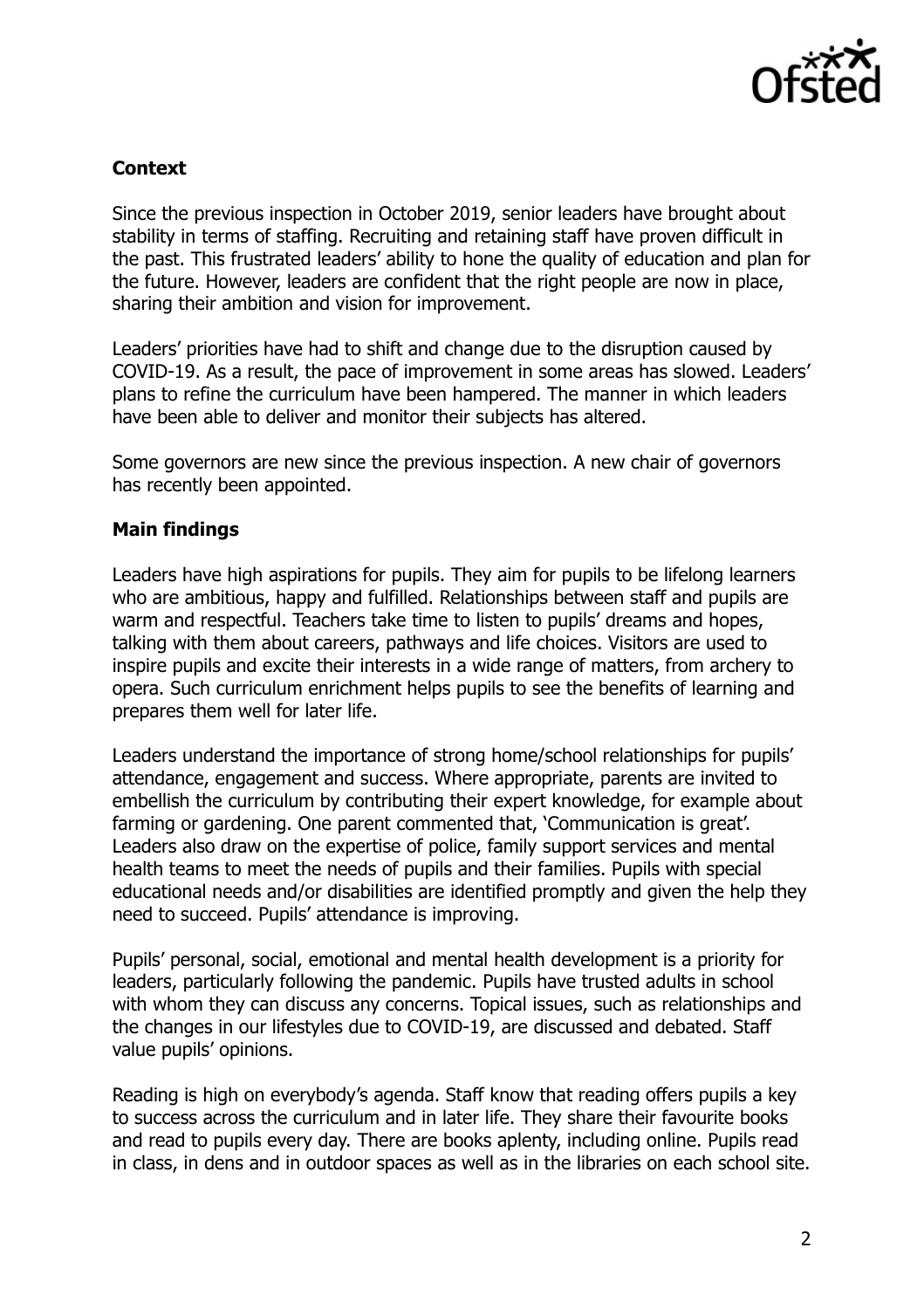

Pupils read frequently to staff, and those who need additional help or practice get it. Pupils are proud of their reading. A love of reading is being promoted effectively.

Leaders understand the relationship between pupils' ability to use an increasingly sophisticated vocabulary and their reading success. A firm focus on building pupils' vocabulary starts in the provision for two-year-olds and continues throughout the school. Staff are well trained in teaching systematic synthetic phonics. Phonics happens at least once a day. Staff model the correct pronunciation of letters, sounds and words for pupils, expertly. Books are well matched to pupils' phonics knowledge.

School leaders are moving the school in the right direction. They are taking the correct action to tackle the areas of weaknesses identified in the previous inspection and are doing so as promptly as possible. For example, leaders have capitalised on technology to improve the quality of teaching. Staff confidently use video to film, discuss and develop their practices, with leaders and peers. Teachers and teaching support staff value the professional development opportunities leaders provide. Staff feel leaders are considerate of their workload.

Some subject leaders are new to post, while others are very experienced and know their subjects inside out. All are passionate about their responsibilities and are keen to ensure that pupils do well. Subject expertise is building, due to senior leaders pinpointing the right opportunities and training for staff. The quality of subject plans is developing well but some inconsistencies remain. Not all plans show clearly what pupils should know, be able to do and remember over time. Some leaders are learning to identify and explain more precisely the impact that they are having on pupils' progress and learning.

Leaders ensure that mathematics starts with two-year-olds. Mathematics happens daily. Regular checks and assessment help leaders to identify any gaps in pupils' learning. Leaders' focus on securing pupils' basic number skills and fluency has helped to prevent pupils falling behind in their learning. Support for pupils is timely, and interventions to address misconceptions often happen 'on the spot'. Leaders feel confident that pupils' knowledge and understanding of mathematics across the school are much improved.

Governors are proud of their school. They have faith that leaders' actions are making a positive difference for pupils. Governors monitor leaders' work remotely at present to see for themselves what is happening. They offer much support for staff and ask challenging questions of leaders, for example about pupils' attendance. Occasionally, governors do not probe leaders' responses to develop a deeper understanding of the impact of leaders' actions on the quality of the curriculum. The new chair of governors already has plans in place to sharpen this aspect of governors' work.